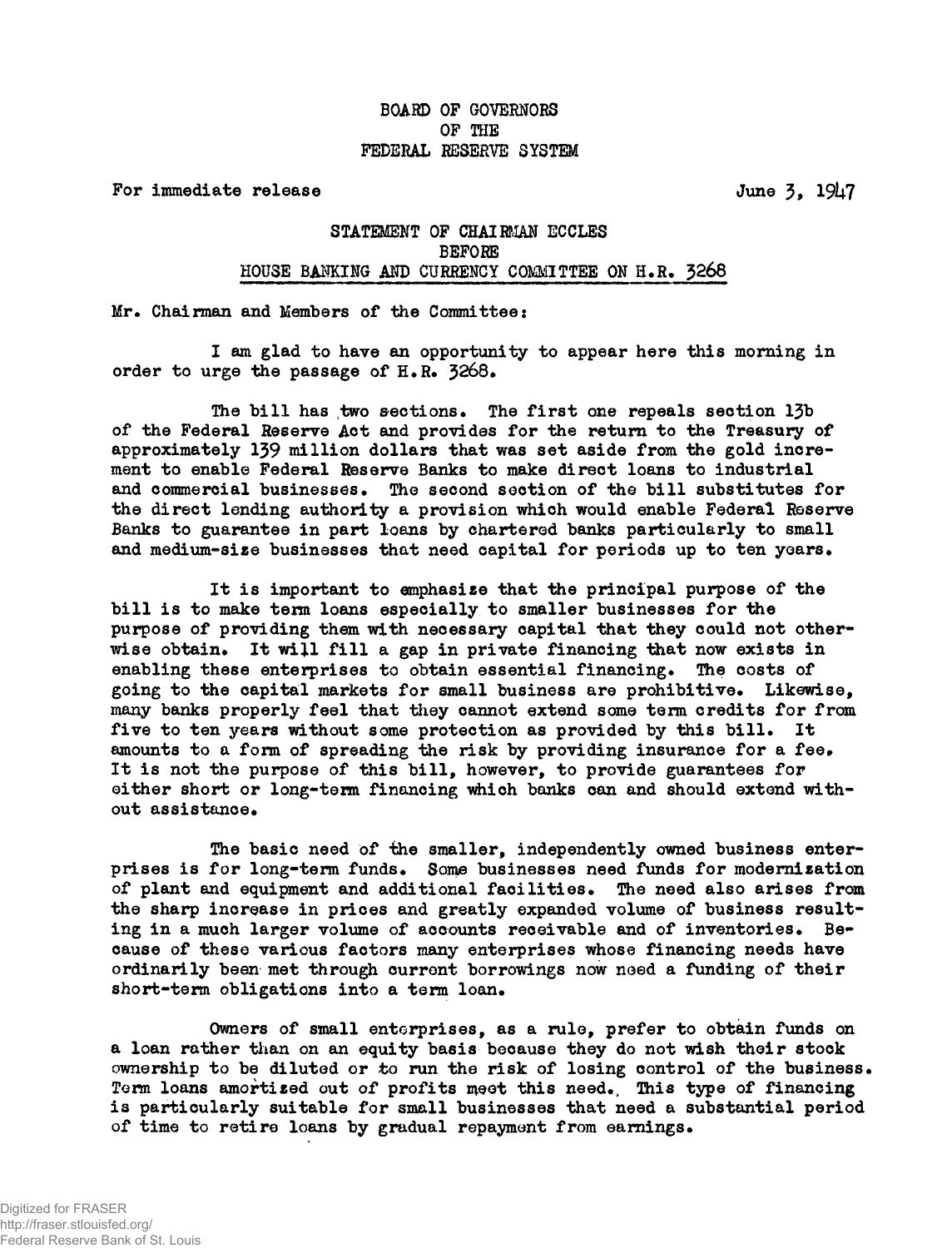There has been considerable objection to the bill from some of the larger banks on the ground that the smaller banks, in cases where the amount of the loan was beyond their legal limit, would resort to the guarantee even though the loan was of such quality that it could be made without the guarantee by giving participations to their correspondent banks or other bonks in the community. In order to meet this objection, the Board recommends that the Committee adopt the suggestion of the Federal Advisory Council of the Federal Reserve System by inserting in the bill a provision that the guarantee shall only be available "when it appears to the satisfaction of such Federal Reserve bank that the business enterprise is unable to obtain requisite financial assistance on a reasonable basis from the usual sources."  $H.R.$  3268 contains language of similar purport, but it would be preferable, I think, to substitute the wording favored by the Advisory Council and the Board.

The Board also favors the recommendation of the Federal Advisory Council that the bill be amended to provide that the guarantee be restricted to "chartered banking institutions" only. H.R.  $3268$  refers in one place to "chartered bank" and in another place to "financing institution."

It should be borne in mind that the Reserve System has had the authority under 13b for the past thirteen years to make direct loans or to make commitments to purchase loans made by private banks. On principle, we feel that the private banks should originate and make the loans based on their credit judgment, and that neither the Federal Reserve Banks nor any other governmental agency should extend such credits directly.

Section 13b, moreover, is not adapted to present day needs. It limits the extension of credit to loans for working capital only and provides that loans cannot be made for more than five years and can be made only to established businesses.

The proposed bill does not call for Government appropriations and, therefore, no drain on the Federal budget is involved. The Reserve Banks would use their surplus funds as a basis for the guarantees, and should losses be sustained they would first come out of the fund created by the guarantee fees charged. If this were not adequate, losses would be met out of the Reserve Banks' net earnings or surplus. I am sure that this responsibility placed on the officers and directors of the Reserve Banks, under regulations and supervision of the Board of Governors, will not encourage easy and unsound credits on the part of the private banks.

Under section 13b Federal Reserve Banks handled some 3500 applicati ons for commitments and advances, aggregating about 560 million dollars. Similarly, under the V-loan program, 8771 authorizations for guarantees of war production loans, aggregating nearly 10.5 billion dollars, were handled. The interest and fees collected in connection with this total of about 11 billion dollars of operations were more than sufficient to cover expenses and losses and to show some profit. In other words, the record is not one of loose lending.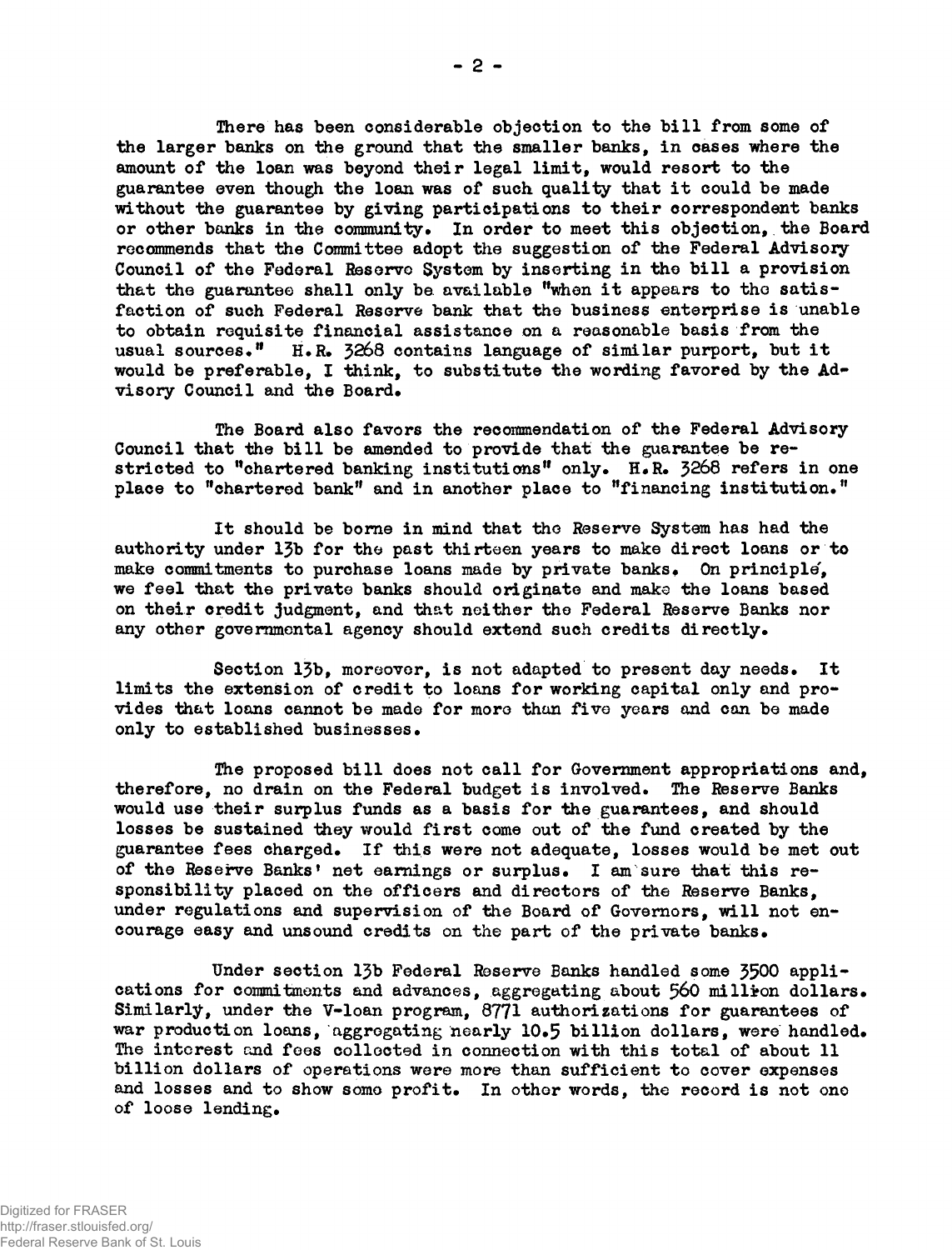This bill, of course, does not place the Reserve Banks in competition with the private banking system. Credit judgment and responsibility would remain primarily with the lending bank. Loans guaranteed would originate with local banks dealing with local people whom they know and with whose character, capability and capacity they would be familiar. A Federal Reserve Bank could not guarantee any loan unless requested to do so by the local bank. If approved by the Reserve Bank the guarantee would be made promptly available without referring the matter to any agency in Washington. Bach loan would have to be passed upon by the Federal Reserve Bank. There would be no blanket approval. The twelve Federal Reserve Banks and their twenty-four branches provide a regional organization through which local financing institutions in all parts of the country would have convenient access to a guaranteeing agency if needed. The Federal Reserve System, which is a permanent organization created by Congress and responsible to Congress, is especially qualified to provide this service because of its close contacts and daily relationships with banking institutions. Its responsibilities for maintaining sound credit conditions, so far as its powers permit, make it the appropriate agency for this purpose.

As in the case of war production loans under the V-loan program, a maximum interest rate would be set for guaranteed loans. The present maximum rate under section 13b is 5 per cent and it is contemplated that the initial maximum rate under the new legislation would be the same. Within this limit, which may be subject to change.with changing conditions, interest rates would be deterained by the borrower and the bank. Guarantee fees charged would be specified percentages of the interest rate, graduated according to the percentage of the loan guaranteed. The method would be similar to that used in the V-loan program, when guarantee fees ranged from 10 to 30 per cent of the interest rate, according to the percentage of the guarantee. This has been and would be the operating procedure.

It is evident, therefore, that the lending banks must carry some portion of the loans without guarantee and this will be a deterrent on their making undesirable and risky loans. The steeply graduated guarantee fees will induce banks to carry as much of the risks as possible and thus cause them to exercise careful judgment and prudence in passing upon credits.

Business and credit conditions at present and at some other times may not be such as to require extensive use of the guarantee authority. However, the Reserve Banks should have a stand-by service of this kind to render to business and industry when necessary. The amount of long-term funds that individual enterprises may need is often relatively small. Many loan demands do not exceed #10,000 and relatively few exceed \$100,000. The bill is intended and designed primarily to help the smaller enterprises. The larger ones, as a rule, do not need this sort of assistance because they can go to the capital market and raise funds either by bonds or equity financing.

The guarantee service, as provided in this bill, would be available in the future, as it has in the past, without discrimination for all banks, whether members of the Federal Reserve System or not.